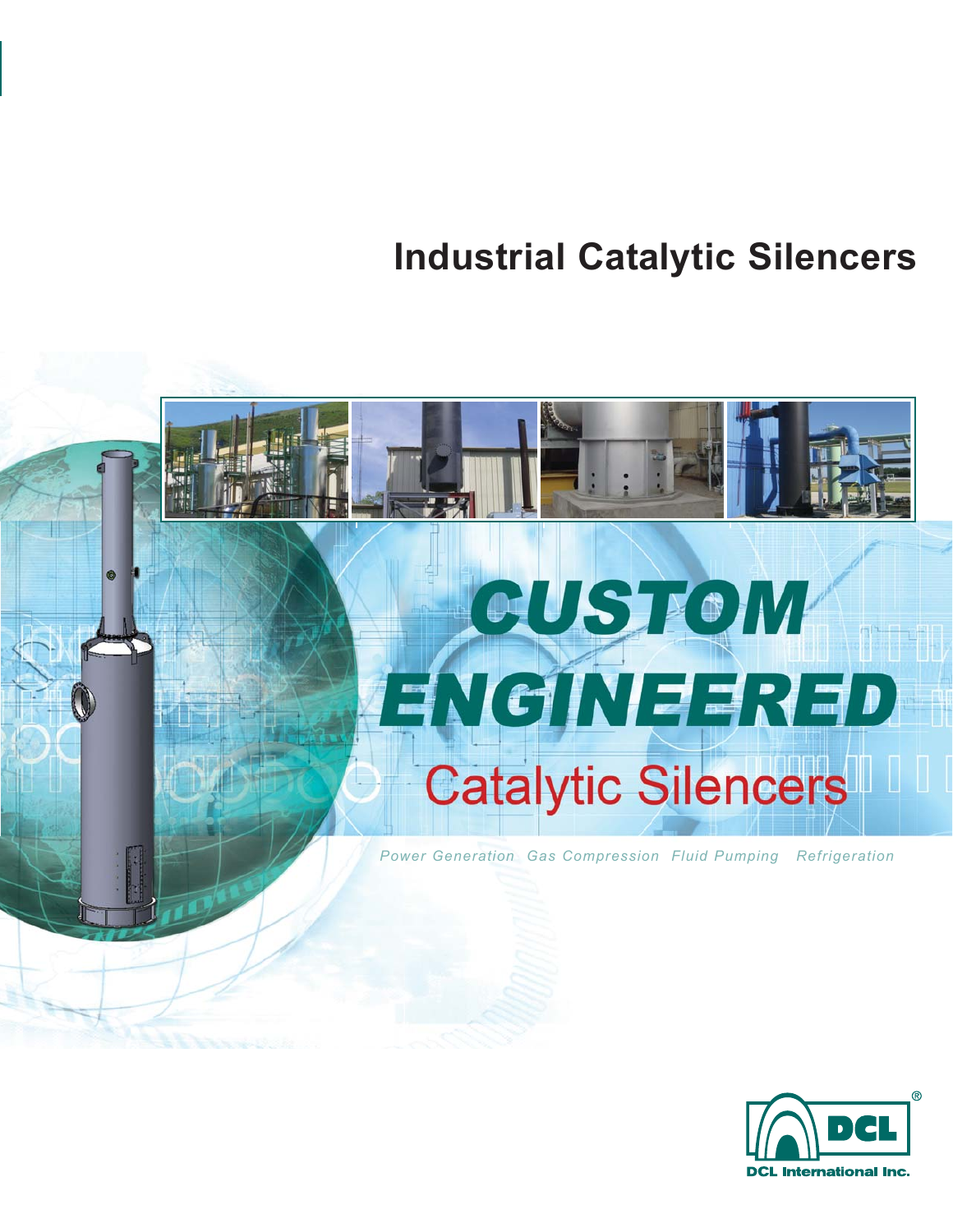oxidation catalyst or NSCR catalyst coating.



*DCL engineers catalytic silencers for new plants and for upgrading old plants to*

*higher emission standards, such as the EPA RICE NESHAP rule.*



# Ground Access

Safety Features Optional insulation or heat shields available.

## Choice of Surface Finish

powder coating and aluminum arc spray.

## Choice of Materials

Available in mild or stainless steels.



## Custom Engineering

Engineered to fit directly into an existing plant's exhaust system, utilizing the footprint of the original silencer and minimize installation costs.

#### Sound Attenuation

Available in industrial, residential, critical or hospital grade sound attenuation, or alternatively designed for site specific sound provisions.

#### Structural Design

# CUSTOM ENGINEERED Catalytic Silencers for Stationary Engines 500 hp and Larger

Designed to meet site specific structural loads, including wind, stacks and exhaust pipes.





When it comes to emission controls for engines in gas compression, power generation and co-generation, DCL is the world leader in engineered catalyst systems, with thousands of successful installations in North America, Europe and Asia.

DCL catalyst systems are specifically designed for long term, problem free operation under the harshest environments for heat, vibration and catalyst fouling. DCL experience not only includes modern high speed engines, but extends to old legacy engines, compressor integrals, engines with high oil consumption, and a wide variety of liquid and gaseous fuels.

In fact, we've engineered catalytic systems for just about every type of engine and application. When it comes to emission compliance, your company's environmental reputation is at stake. Call the worldwide experts who know how to do it right. Call DCL.